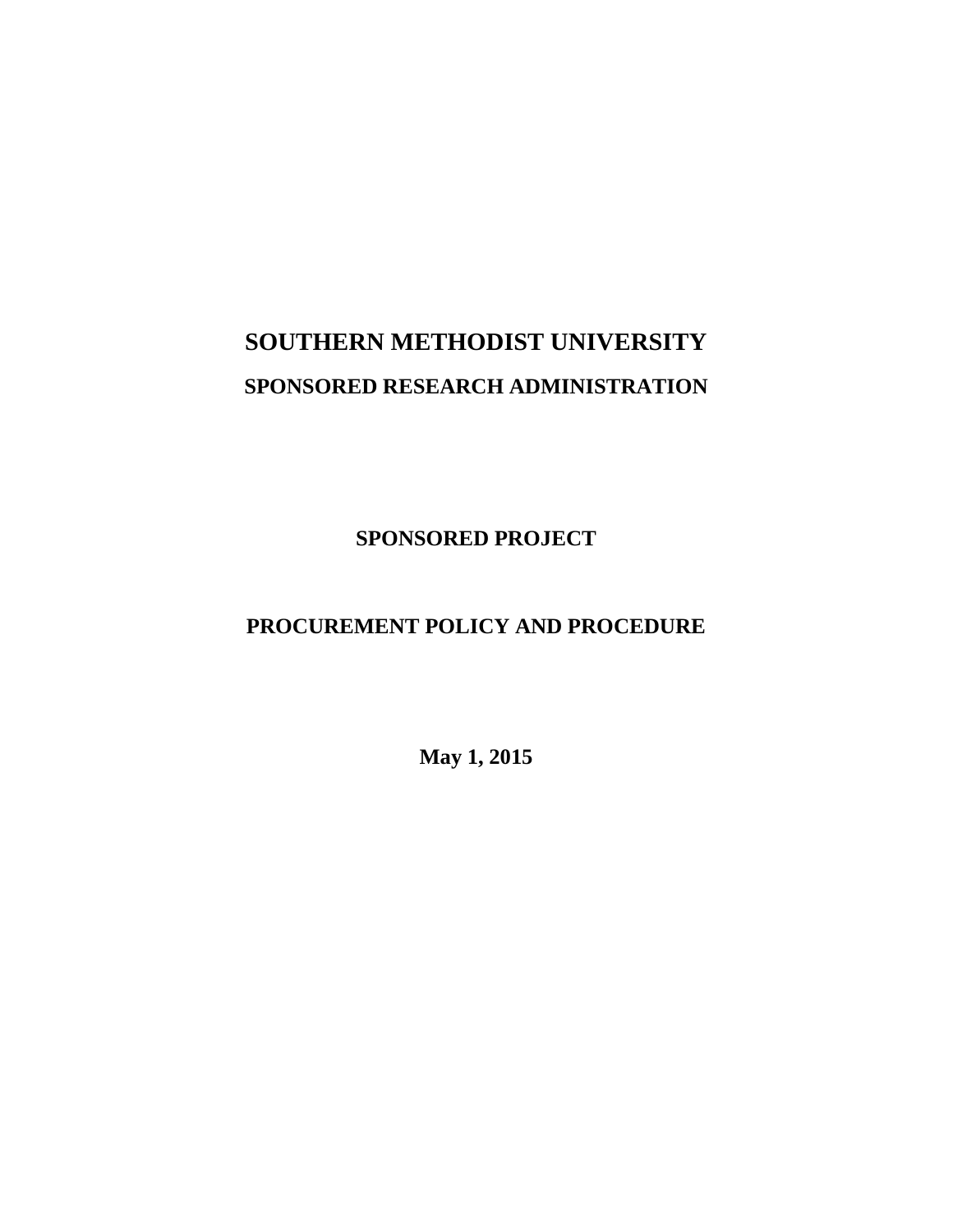# **TABLE OF CONTENTS**

#### **DESCRIPTION PAGE**

| RELATED FORM INSTRUCTIONS |  |
|---------------------------|--|

Purchase Requisition Form (Link to Form – [PDF](http://www.smu.edu/~/media/Site/BusinessFinance/Controllers/Purchasing/Grant_Pur_Req_Form_PDF.ashx?la=en) or [Excel\)](http://www.smu.edu/~/media/Site/BusinessFinance/Controllers/Purchasing/Grant_Pur_Req_Form_XLS.ashx?la=en), Instructions ..................11

# **Based upon:**

University Policy #7.4 (Sponsored Project Procurement) [Go To Policy #7.4 -](https://inside.smu.edu/OS/OrgHome/LegalAffairs/Policy/SitePages/7.4%20Sponsored%20Project%20Procurement.aspx) click here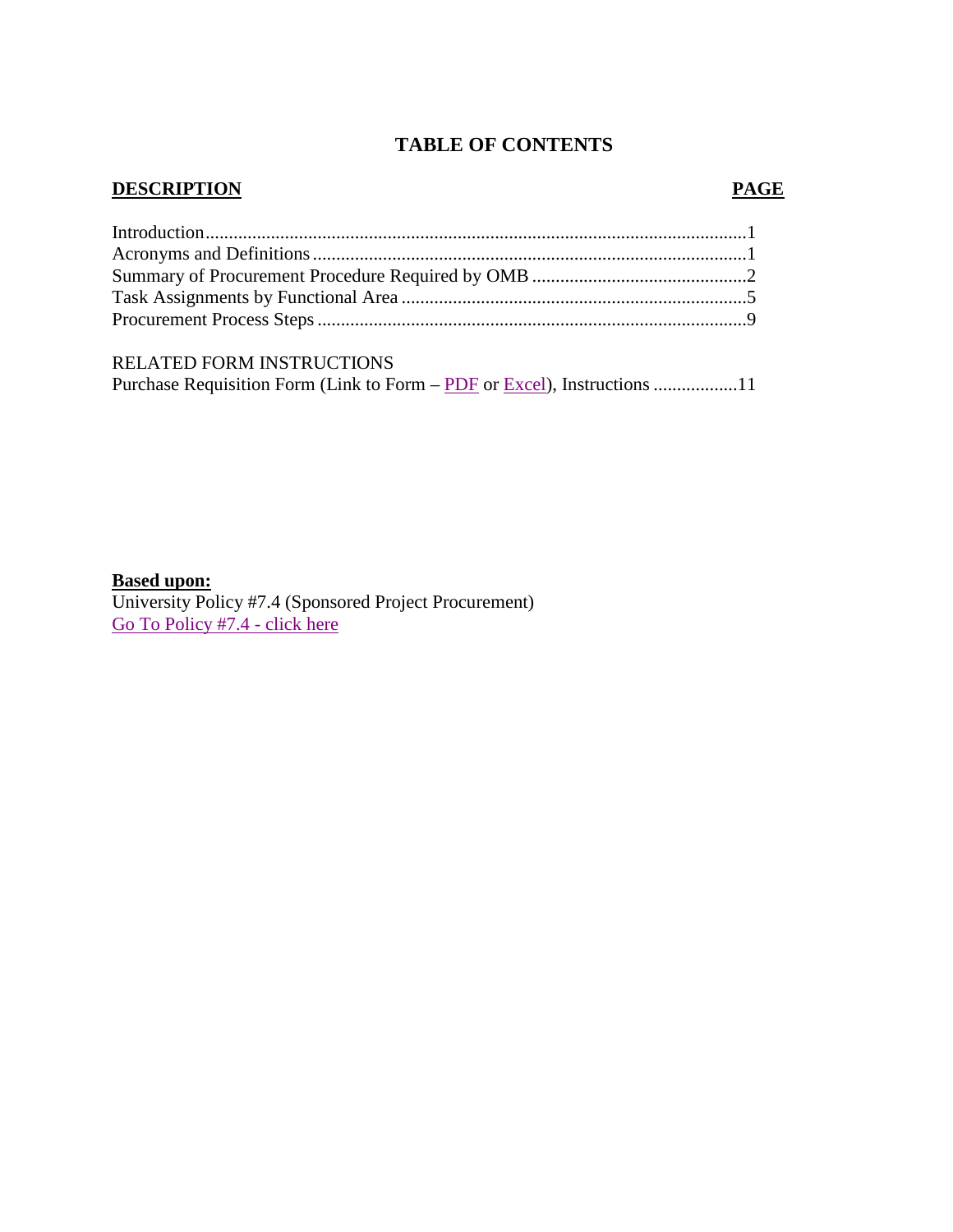## **SPONSORED PROJECT PROCUREMENT**

# **INTRODUCTION**

This document outlines the procedure necessary to extend university procurement policy and procedure to the procurement of goods and services with sponsored project funds. The programs affected are sponsored research projects, sponsored training projects and other externally funded grants and contracts.

Effective December 26, 2014, OMB Circulars A-21, A-110 and A-133 were replaced by regulations under the Uniform Administrative Requirements, Cost Principles and Audit Requirements for Federal Awards (also known as Uniform Guidance). All new federal funds (new awards, continuations, supplements, etc.) with a start date on or after December 26, 2014 are subject to Uniform Guidance (UG). **To assist with transitioning, OMB has granted an extension to June 1, 2016 for SMU's implementation of UG Procurement Standards. Therefore, between now and June 1, 2016, SMU will continue to comply with the Procurement requirements of OMB Circular A-110.**

#### **ACRONYMS**

A number of acronyms are used for university functions to shorten the document. Many terms from the federal procurement literature are used as well.

- **AM** Asset Management
- **FAR** Federal Acquisition Regulation (there also are agency specific FARs)
- **GCA** Grant and Contract Accounting
- **OMB** Office of Management and Budget
- **ORGS** Office of Research and Graduate Studies
- **PD** Project Director
- **PI** Principal Investigator
- **SB/SDB** Small Business/Small Disadvantaged Business, Women-owned/Veteran-owned Business, and other Under-utilized Businesses
- **SPT** Small Purchase Threshold
- **UPD** University Purchasing Department

## **DEFINITIONS**

**AWARD -** Financial assistance that provides support or stimulation to accomplish a public purpose. Awards include grants, contracts and other agreements in the form of money or property in lieu of money, by the federal government or other external sponsor to an eligible recipient.

**CONSULTANT** - An individual who contracts to provide services, particular to his or her unique skills, to an externally funded project and does not have any of the distinguishing characteristics of a subrecipient or of an SMU employee.

**COST ANALYSIS -** An element-by-element analysis of a vendor's cost structure to establish the reasonableness of the quoted price.

**PRICE ANALYSIS -** An analysis to determine the best price by comparing quotations, market prices, published list prices, etc., taking into account discounts.

**PROCUREMENT -** The use of federal or other external sponsor funds to obtain goods and services excluding:

- travel, see University Policy  $#3.7$  and Sponsor's terms, if applicable
- employment relationships (i.e. SMU faculty, staff, students)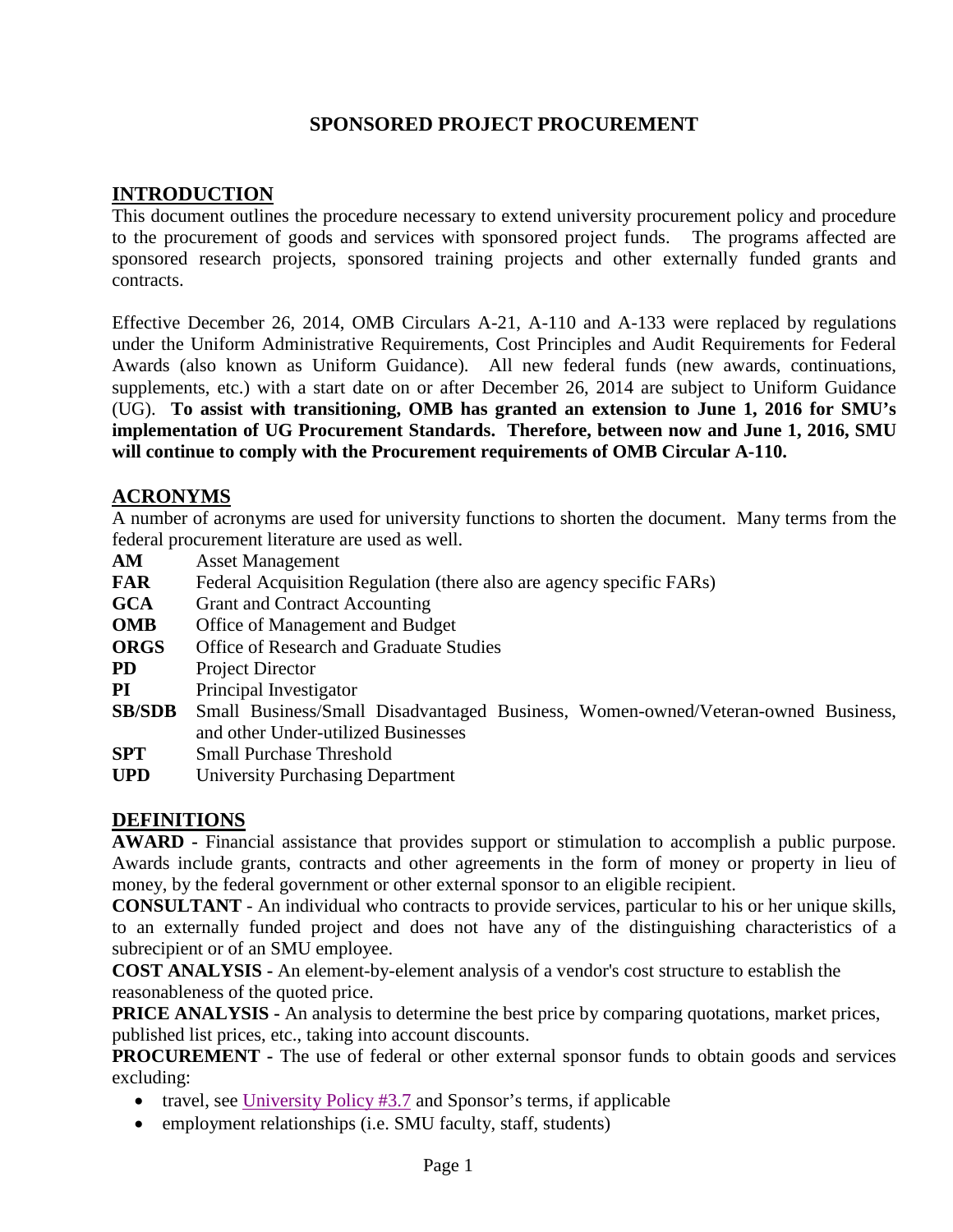- subrecipient and consulting relationships (covered under other policies and procedures)
- a single purchase of goods (including shipping, handling, installation, etc) or services totaling less than \$3,000.00. Splitting of purchases to avoid compliance requirements related to purchases of \$3,000.00 or more is strictly prohibited.

**SIMPLIFIED ACQUISITION THRESHOLD** – defined in the FAR at 48 CFR 2.101 as \$150,000, at the time of publication, and also referred to as Small Purchase Threshold.

**SMALL PURCHASE THRESHOLD** – a term used in OMB A-110 procurement standards and defined in the FAR at 48 CFR 2.101 as \$150,000, at the time of publication, and also referred to as the Simplified Acquisition Threshold.

**SUBAWARD -** An award of financial assistance in the form of money, or property in lieu of money, made under an award by a recipient to an eligible subrecipient or by a subrecipient to a lower tier subrecipient. The term includes financial assistance when provided by any legal agreement, even if the agreement is called a contract, but does not include procurement of goods and services or any form of assistance that is excluded from the definition of "award" in paragraph .2(e) of OMB A-110.

**SUBRECIPIENT -** The legal entity to which a subaward, also referred to as subcontract, is made and that is accountable to the recipient for the use of the funds provided. The term may include foreign or international organizations (such as agencies of the United Nations) at the discretion of the awarding agency/external sponsor.

# **SUMMARY of PROCUREMENT PROCEDURES REQUIRED BY OMB A-110 (as revised or superseded):**

The procedure addresses the procurement of the goods and services necessary for PI/PDs to meet the requirements of their sponsored project awards. The procedure requires all procurement actions to be in accordance with OMB A-110 Procurement Standards and terms and conditions imposed by the agreed upon award document which may include FARs and/or agency specific FARs. The type of items being procured, the existing budget and award terms and conditions, the procurement may require prior approval of the sponsor. The PI/PD will assume much of the responsibility for ensuring that the requirements are met. The following discussion outlines, in detail, the major requirements of A-110 for the procurement of goods and services from vendors and how the PI/PD will accomplish the task of ensuring compliance. The basic requirements of A-110 that have the greatest impact on the PI/PD are:

### **(1) Procurements should be carried out free of conflicts of interest, (OMB A-110, Procurement Standards, Section .42)**

University policy prohibits employees with administrative responsibilities from engaging it contractually when they know, should know or suspect that conflicts of interest exist. The PI/PD, in accepting the responsibilities outlined in this document, now must adhere to the policy. The policy prohibits the PI/PD from contracting with relatives. The first question on the justification page of the purchase requisition addresses the conflict of interest. The PI/PD must answer the question in the affirmative in order for the procurement action to be forwarded to the purchasing department. A negative answer will cause the purchase requisition to be returned and the PI/PD would be required to explain the response and modify the procurement action until the conflict of interest requirement is satisfied.

**(2) Procurements should be conducted in a manner that maximizes to the extent practicable, open and free competition, and be based upon clear and accurate specifications of the material, product, or service that do not unfairly restrict otherwise qualified vendors from participating in the process, ((OMB A-110, Procurement Standards, Section .43)**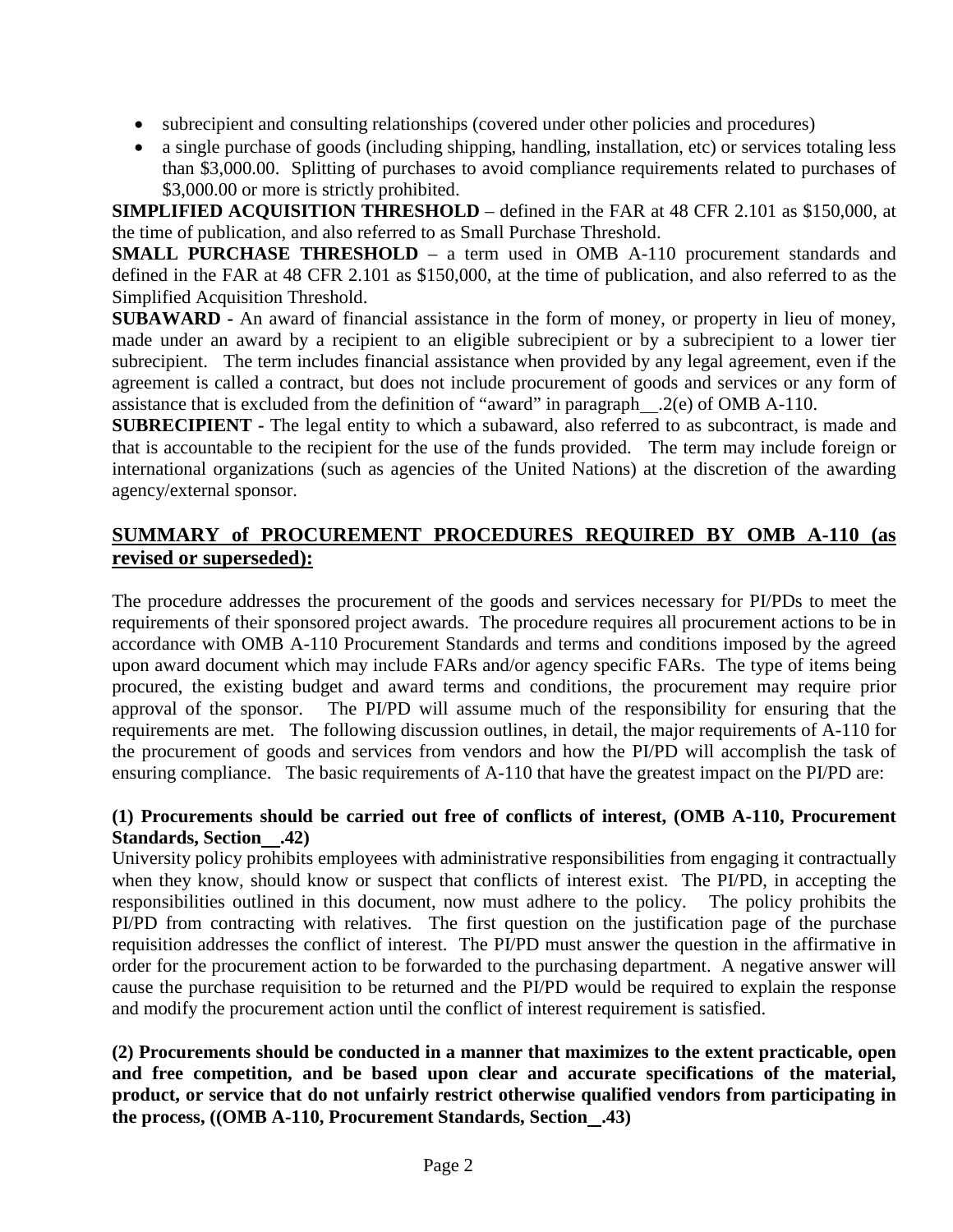Open competition is the best way to control the cost of a program. A-110 requires that the procurement actions be subject to competition whenever possible. The second question on the justification page of the purchase requisition addresses that issue. The question encourages open competition repeating the prohibition that any vendor/contractor involved in the preparation of specifications be excluded from bidding and that specifications be free of restrictive requirements that would preclude from bidding an otherwise qualified vendor.

When the PI/PD must obtain competitive quotations to carryout a procurement action he or she **must** obtain the quotations in compliance with the circular's requirements (free of conflict of interest, based on non-restrictive specifications etc.). UPD is available, upon request, to assist with this process.

#### **(3) Procurement procedures should be such that duplicate purchases are avoided, (OMB A-110, Procurement Standards, Section .44(a)(1))**

The overall costs of sponsored projects are increased if an item that can be used in several different program processes is purchased separately (in duplicate) for each new award. In an effort to control the overall costs of the program A-110 requires that the recipient institution have in place procedures that prevent duplicate purchases. The third question on the justification page of the purchase requisition addresses this issue. It requires that the PI/PD, at a minimum, query his or her colleagues to determine if the item to be purchased exists through another award and is available for use. This requirement assumes that the institution has a central inventory control process. SMU does not centrally control its inventory except in the fixed assets area. If the item is a large item of equipment the PI/PD can make further inquiry through the asset management section of the controller's office. All externally funded purchases that exceed the capitalization level (currently \$5,000.00) are recorded there.

#### **(4) Solicitations of goods and services shall be based upon a clear and accurate description of the technical requirements for the material, product or service procured, (OMB A-110, Procurement Standards, Section .44(a)(3)),**

Specifications serve as the basis for the vendor's bid. It is particularly important that the PI/PD provide the same information to each vendor and that the specifications only contain what is required to meet the task at hand. Specifications do not have to be elaborate and formal but must contain the basics. The federal regulators prohibit unnecessarily restrictive specifications in that they restrict competition. The absence of some form of description of what was purchased is also prohibited. The PI/PD can be accused of favoring one vendor by simply not providing other potential vendors with the same information. Documentation of specifications provides reviewers with proof that the PI/PD made a positive effort toward open competition and thereby obtained the best price.

#### **(5) Positive efforts shall be made to utilize small business or small disadvantaged businesses, (OMB A-110, Procurement Standards, Section .44(b))**

A-110 requires that, in each procurement, there should be an effort made to determine if a SB/SDB can participate. The fourth question addresses this issue on the justification page of the purchase requisition. If you do not search this list and answer "No" to the question, you must explain why in the section provided. The University purchasing department will manage the data collection effort for this process. The UPD will provide the PI/PD with an updated list of certified SB/SDBs, or by on-line inquiry on the UPD web site at [Minority and Small Businesses.](http://www.smu.edu/~/media/Site/BusinessFinance/Controllers/Purchasing/Minority%20And%20Small%20Businesses.ashx?la=en) The UPD will monitor the amount of business given to these entities and aid the PI/PD in the development of more business with them. In large procurements, the sponsor agency may mandate the level of SB/SDB participation and the university will be required to designate personnel to ensure the required participation is satisfied.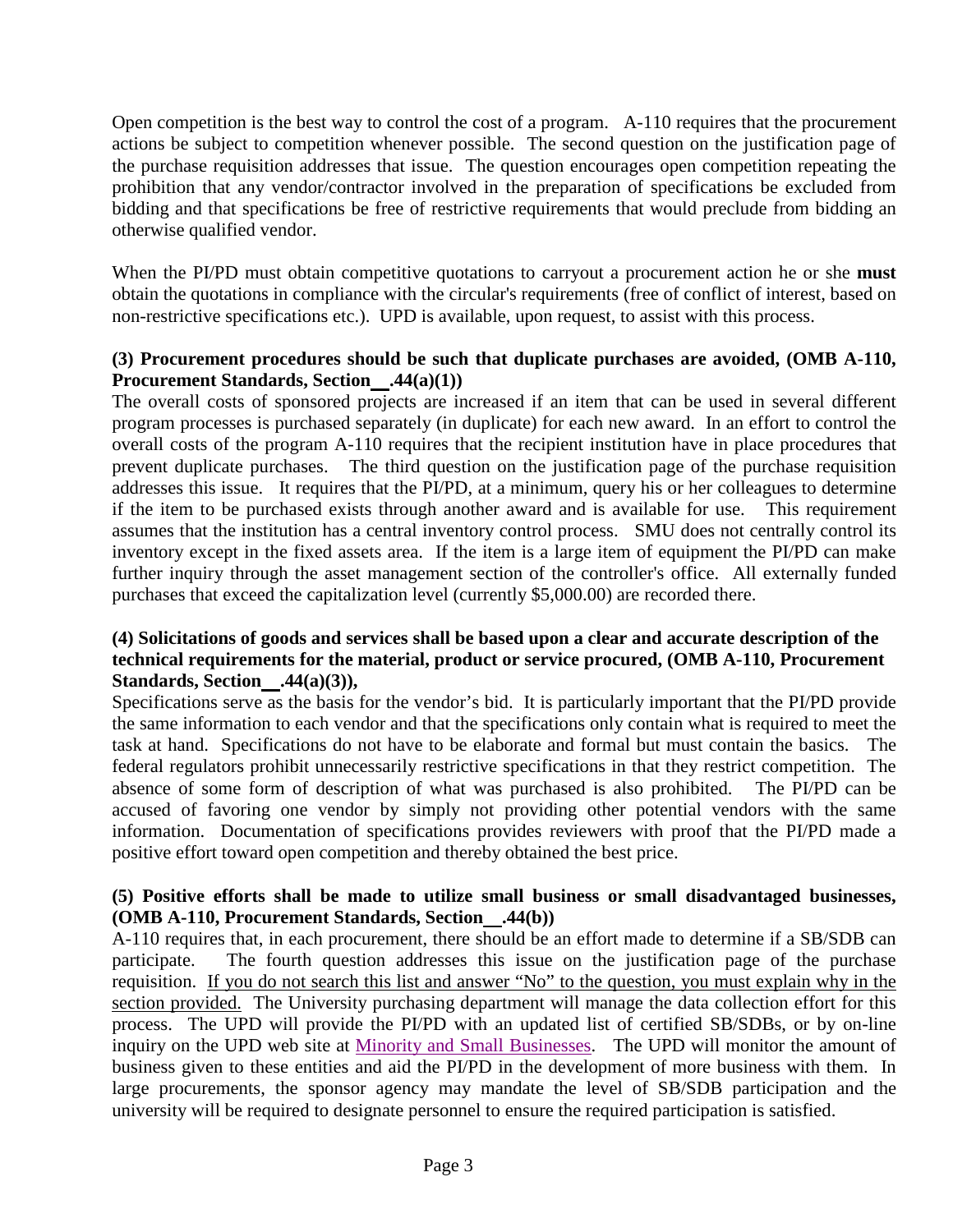#### **(6) All procurement actions utilizing sponsored project funds must be subjected to a cost or price analysis to establish the basis for the amount paid for the item procured, (OMB A-110, Procurement Standards, Section .45)**

This issue is addressed by section 2 on the justification page of the purchase requisition. A price or cost analysis is a method used to substantiate the amount paid for the item procured. Use of the University Purchasing System is encouraged, however, if a cash/procurement card purchase is necessary, the requisition form **must** be attached to the check request for reimbursement or journal entry reallocating the charge to a sponsored project when the total procurement is more than \$3,000. A large, obvious note "cash purchase" should be displayed across "delivered to:" section.

A price analysis is accomplished by comparing three or more quotes, comparing the asked price to past amounts paid, vendor published price list, price indices etc. A cost analysis is accomplished by reviewing and evaluating each element of cost to determine reasonableness, allocability and allowability. Some of the cost elements examined for necessity and reasonableness are material costs, labor costs, equipment and overhead. These costs can be compared with actual costs previously incurred for similar work, the cost or pricing data received from other vendors and independent cost estimate breakdowns.

Periodically the UPD will receive a request from a PI/PD or a department; or will identify a product/service need that has developed where there is an opportunity to establish a relationship with a vendor to obtain preferential pricing and terms for the university. The UPD will invite vendors to bid for the right to supply the university as a preferred provider. The UPD will provide the PI/PD with a listing of all the vendors that have been approved to participate in the program and the commodities that each has agreed to supply [\(preferred provider list\)](http://www.smu.edu/BusinessFinance/OfficeOfBudgetAndFinance/Purchasing/Suppliers/PreferredProvider). The UPD's negotiation will establish the lowest price and determine the vendor to be used. The UPD also identifies buying consortiums that will benefit the University by leveraging the purchasing power of the group to optimize cost reductions. Buying consortiums with which SMU participates are listed on the UPD website along with the consortiums' websites and other contact information. The Director of Purchasing will provide passwords and guidance on utilizing these resources.

If the PI/PD chooses not to use the [preferred provider list](http://www.smu.edu/BusinessFinance/OfficeOfBudgetAndFinance/Purchasing/Suppliers/PreferredProvider) or a buying consortium, the PI/PD will have to either, seek vendors and obtain quotes, or sole source the procurement. If the PI/PD chooses to seek vendors and obtain quotes, the specifications must be written in a non-restrictive manner. The quotes must be attached to the purchase requisition if the procurement action has a value greater than \$150,000 along with the specifications upon which the vendor based his bid. If the PI/PD decides to sole source the procurement, he or she must be prepared to substantiate that the vendor is the only source of the item and substantiate the price of the item (vendor price list, comparison to other purchases of a similar nature etc.). Any sole source procurement with a value greater than \$3,000 is subject to review by the sponsor agency at the agency's discretion. There is an area provided on the justification page of the purchase requisition for the PI/PD to explain why the item was sole source.

#### **(7) Procurement records for procurement actions with a value greater than \$150,000 shall contain (a) basis for contractor selection, (b) justification for the lack of competition when competitive bids or offers are not obtained and (c) basis for award cost or price, (OMB A-110, Procurement Standards, Section .46)**

Records for procurement actions with a value greater than \$150,000, the Small Purchase Threshold (SPT), require that the records include (1) documentation substantiating the basis for the cost or price (e.g. there must be some documentation on record such as: quotations, price list, comparison to past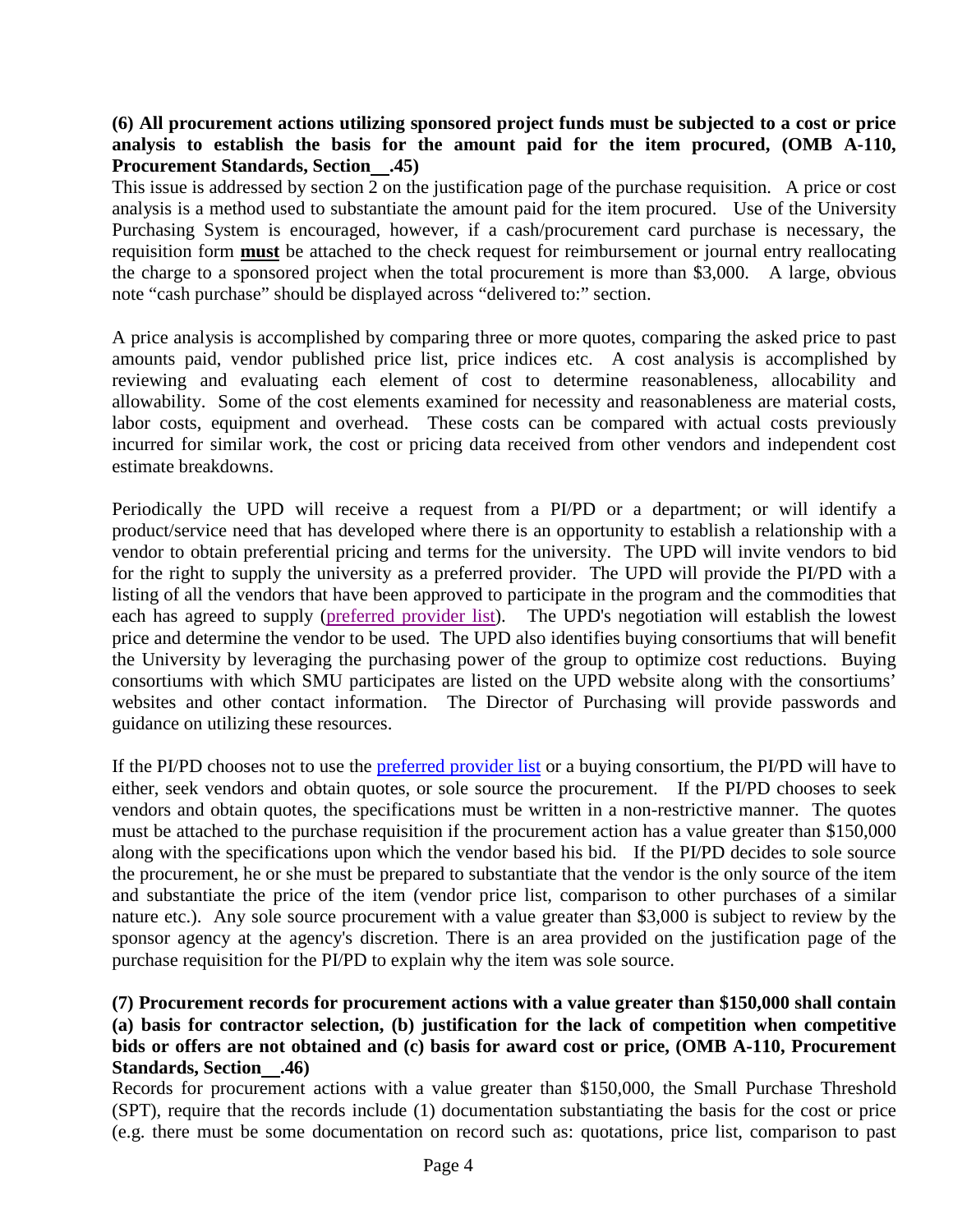purchases etc.), (2) documentation of the reasons that a particular vendor was selected (e.g. price/cost, technical and/or financial capability, sole provider of required item) and (3) justification for sole source, if applicable. There are areas provided on the justification page of the purchase requisition for the PI/PD to provide brief explanations for these subjects. If the space provided on the justification page of the purchase requisition is not adequate to document the procurement action, attachments may be included. **Copies of the specifications, bids/quotations must be attached.**

PI/PDs purchase services from one of four sources: **subrecipients**, **subgrantees**, **vendors** and **consultants**. Service procurements are based upon the particular skills of the provider and therefore are more likely to have a negotiated price. Service providers can range from universities to individuals. The procedures used to procure services from each will differ somewhat depending upon the circumstances. Certain procedures will remain standard such as the need to substantiate the cost or price and to sign an agreement outlining the work that is to be performed and the level of responsibility that the provider accepts. Service agreements should be signed prior to the commencement of the work. The performance of a cost analysis for subrecipients, subgrants and individual consultants is difficult. Consulting companies are entities with financial records that can be readily analyzed. Subrecipient institutions will certify that the costs represented in the cost proposal are accurate with the required cost certifications and through its A-133 audit report. Subgrantees and individual consultants usually do not have formal financial records. The PI/PD will be relied upon to justify the price paid for services rendered by subgrantees and individual consultants. The price for such services can be substantiated by the PI/PDs comparison of the price to that paid by other entities or past contracts, etc.

ORGS will be responsible for classifying service providers (e.g. subrecipients, subgrantees, consultants, or vendors) and preparing the required service agreements, subcontracts, or subrecipient agreements. Other policies, procedures and forms are applicable to subrecipients, subgrantees and consultants. Only service providers classified as vendors are included in this procedure. ORA will determine to what extent any passdown provisions are applicable and to what extent the provider is responsible for compliance with the applicable passdown provisions and provide any additional passdown requirements to be included on POs to GCA and the UPD.

The purchase order issued by the UPD will pass down certain general regulatory requirements to the vendors on the back of the purchase order. Any additional requirements provided by ORGS will be reflected by the UPD on the face of the purchase order.

# **TASK ASSIGNMENTS & RESPONSIBILITY**

The following section outlines the tasks that each functional area must perform.

#### **I. Principal Investigator\Project Director (PI/PD)**

### **(1) Technical Specifications for all Project Requirements**

The PI/PD will be solely responsible for the determination of the technical specifications of the project requirements. This includes compliance to OMB A-110 which prohibits the inclusion of brand names or other features of the specifications which would hinder the achievement of open competition in the procurement of the particular item. If brand names are necessary the PI/PD must document reasons for such necessity.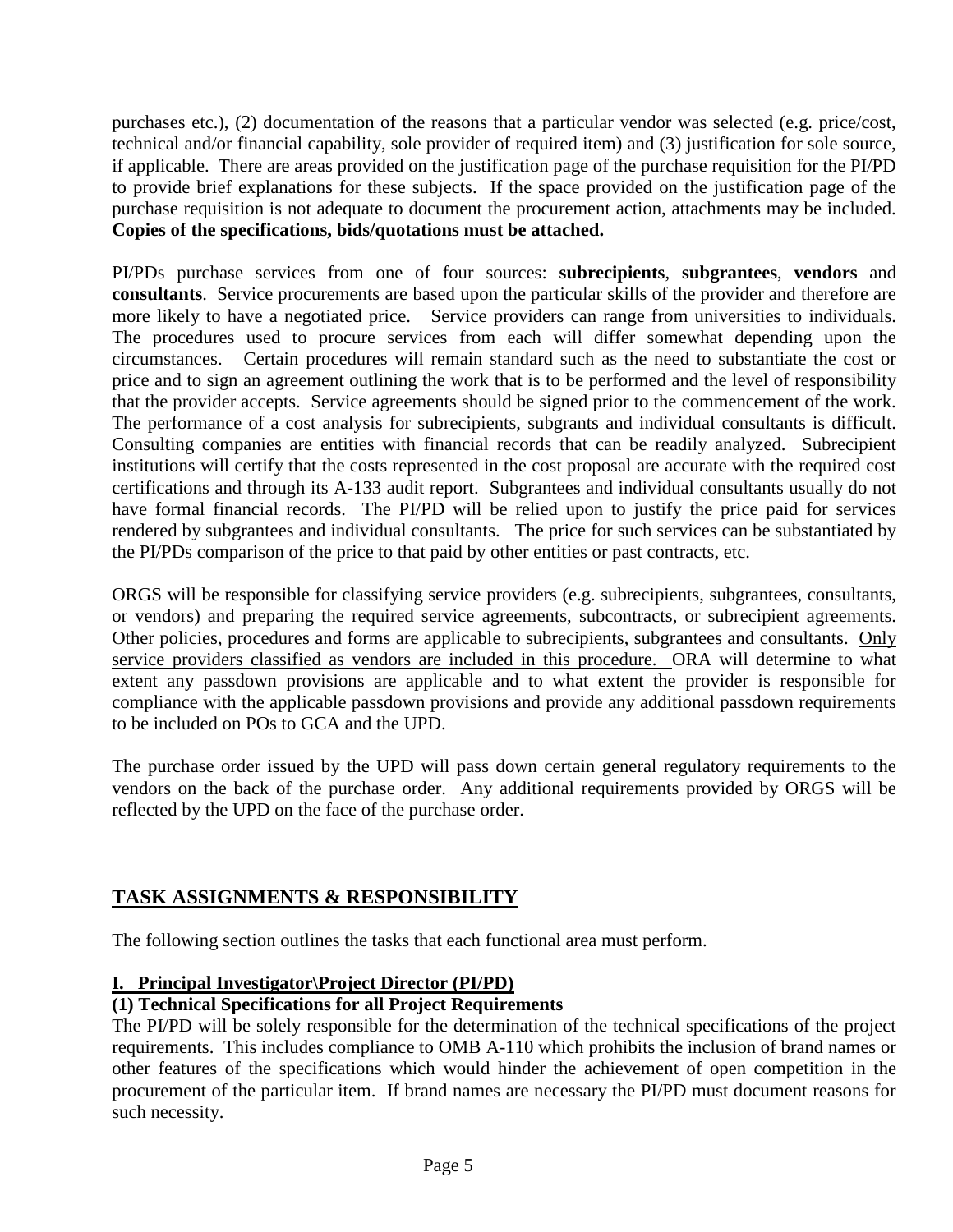#### **(2) Acquisition of Vendors Quotations**

The PI/PD will be responsible for acquiring quotations from vendors in the procurement of the project requirements. Any quotations will need to be on the vendor's letterhead, have a brief description of the technical specifications and be signed by an authorized representative. Assistance of UPD with this process may be requested by the PI/PD.

#### **(3) Purchase Requisitions**

The submission of purchase requisitions will be the responsibility of the PI/PD for all procurements. The justification page of the purchase requisition will have a series of questions that will guide the PI/PD through all of the necessary steps to ensure compliance with A-110. No purchase requisitions will be approved unless each question is answered. The questions are simple and straightforward and should not add an unreasonable amount of time to the PI/PD's task of acquiring his or her project requirements. Quotations will be required when the supplier is not from Purchasing Department's [preferred provider list](http://www.smu.edu/BusinessFinance/OfficeOfBudgetAndFinance/Purchasing/Suppliers/PreferredProvider) or through a buying consortium and the value of the procurement is greater than the SPT.

Quotations should be acquired during the proposal compilation process. This will speed the process because the required quotations will already be in hand at the time the purchase requisitions are submitted for processing. Quotations can be written or oral for purchases that are less than the SPT. If written they will have to contain the specifications of the item, be on the vendor's letterhead and be signed by authorized vendor personnel. If oral, the PI/PD will be held fully responsible for its integrity and will be subject to sanctions outlined in the sponsored research policy for misrepresentation.

#### **(4) Ensure that a cost or price analysis has been performed that will meet the requirements of OMB A-110 Section\_\_.45.**

A price analysis can be completed simply by ensuring that the vendor has a published price list and the project pays an amount equal to or less than the price list amount. The price analysis requirement will be met if the PI/PD selects the item from the [preferred provider list](http://www.smu.edu/BusinessFinance/OfficeOfBudgetAndFinance/Purchasing/Suppliers/PreferredProvider) or one of the buying consortiums provided by the purchasing department. The advantage in using this is that the purchasing department has done the work for the PI/PD. The purchasing department has established the validity of the vendor and has obtained discounts from the vendor based upon the buying power of the university as a whole or, in the case of a buying consortium, based on the buying power of the group.

Costs analyses are necessary when the price will be negotiated. In this case the sponsoring agency will usually provide the expertise to perform the cost analysis. Where the sponsoring agency cannot provide the expertise, the internal audit function may perform the analysis. The cost analysis is rare and is usually performed for large purchases greater than the SPT. Cost analyses can be avoided by competitive bidding.

In some cases the sponsor agency will allow the inclusion of a brand name or equal item in the proposal. Here it will be the responsibility of the PI/PD to determine if there are several sources or one source for the item. If only one source is available, the PI/PD must document this and name the vendor in the proposal. If there is more than one vendor, the PI/PD must obtain competitive bids from the vendors. A copy of all bids must be attached to the purchase requisition. This approach solves two problems. First, it ensures that the PI/PD has a credible source of the costs placed in the proposal. Second, it provides that the PI/PD has identified sources for the item and can readily obtain quotes.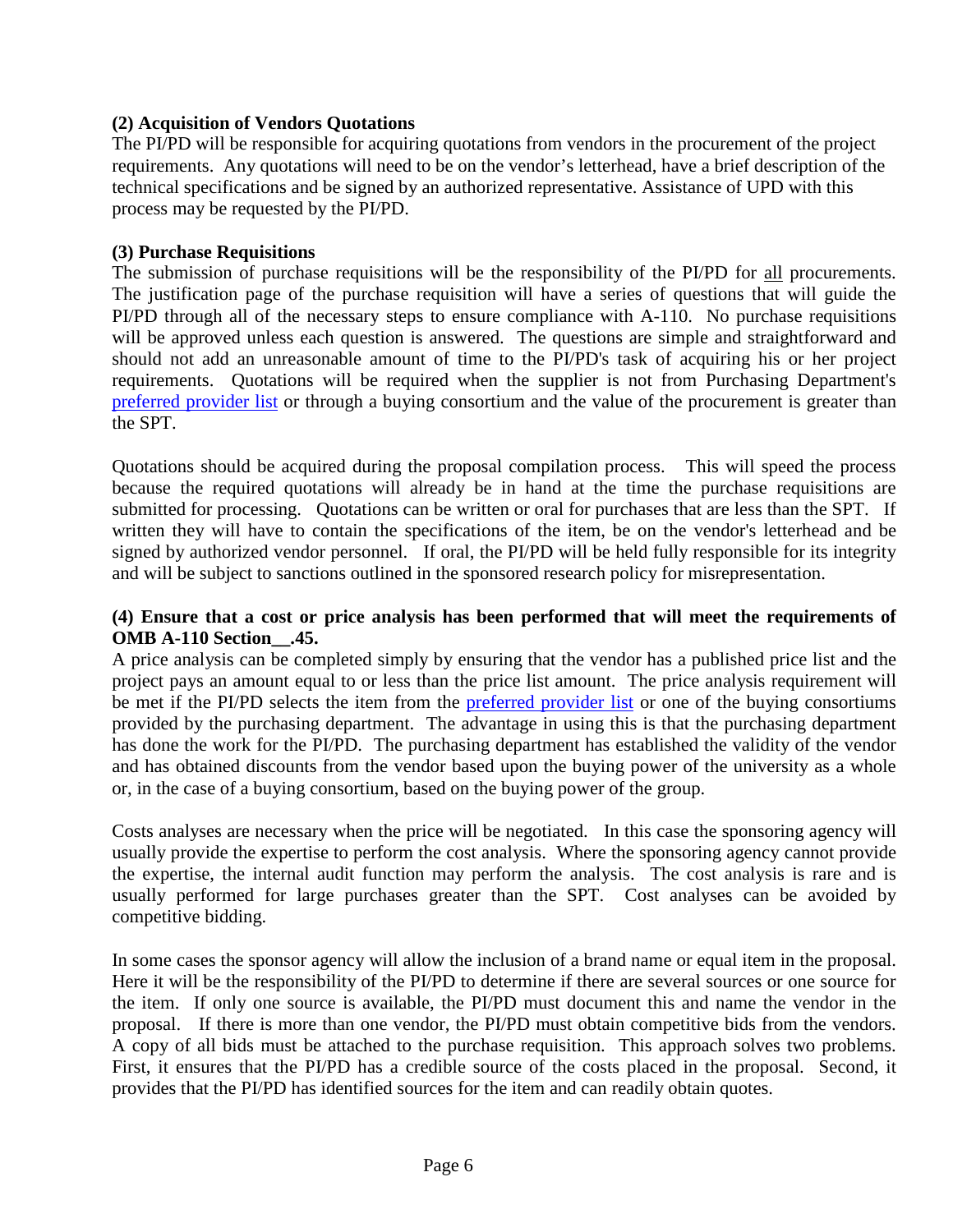#### **(5) Minimum Documentation Requirements for Purchases greater than the SPT**

When a purchase has a value greater than the SPT, the PI/PD will be responsible for ensuring that the additional requirements outlined in OMB A-110 Section .46 a, b and c are met. These requirements are (1) basis for contractor selection (e.g. only source, best suited due to technical factors), (2) justification for lack of competition if competitive bids are not received, and (3) basis for award cost or price (e.g. cost analysis - if negotiated price; price analysis - reference vendor published price lists; selection from purchasing department [preferred provider list\)](http://www.smu.edu/BusinessFinance/OfficeOfBudgetAndFinance/Purchasing/Suppliers/PreferredProvider) must be documented and retained in the file for future review. ORGS and UPD will provide the PI/PD with assistance on large dollar purchases (e.g. development of Request for Proposals and/or Invitation for Bids, maintain records/files, or solicit sources and distribute bid packages, summarize bids).

#### **(6) Receipt of Goods**

The university does not send all ordered items through a central receiving area. The person ordering the item is relied upon to verify the accuracy of the items received and record identifying information such as model and serial number for capital assets, which will be placed in a position that prevents access to said information by AM for tagging and recording purposes. When a purchase of goods is funded by a sponsored project the PI/PD is responsible for receiving the items, verifying the accuracy of the items received, recording identifying information for capital assets, providing capital asset information to AM and managing any discrepancies incident to the shipment. If the receiving task is performed by someone other than the PI/PD, the PI/PD will ensure that the designee has the guidance and/or technical expertise to assess that the appropriate items have been received in an acceptable condition, document the items received and report discrepancies when needed. The PI/PDs signature on the supplier invoice will serve as the confirmation of satisfactory delivery of all goods and services. For payment purposes the signed invoice will also serve as the receiving report.

#### **(7) Contract Administration**

The PI/PD will be responsible for ensuring that the **technical** requirements of the award are achieved, that costs incurred can be identified specifically with the particular project and are allowable in accordance with OMB A-21 -- "Cost Principles for Educational Institutions" and the project award agreement. ORGS will be responsible for ensuring compliance with the administrative and procedural terms of the agreement. GCA will be responsible for monitoring the costs incurred for reasonableness, allowability and allocability.

#### **II. University Purchasing Department:**

#### **(1) Issuance of Purchase Order**

The University Purchasing Department will issue the purchase order on the basis of a purchase requisition approved by GCA. No PO will be issued from a purchase requisition without the approval of Grant and Contract Accounting. The PO will have pertinent federal clauses on the back. All vendors are informed by inclusion that they are required to adhere to the requirements outlined by these clauses if they choose to enter into the agreement with the university. Special pass-down clauses, as identified by ORGS, will be inserted on the front of the PO. UPD may issue a contract with standard terms and conditions rather than a PO when the request is for work that is of a service nature to be performed on the campus.

#### **(2) General Requirements Contract Negotiation**

The Purchasing Department will maintain a list of preferred providers for the university. This will include identifying product/service needs or responding to requests by departments to negotiate reduced prices with those vendors that will participate. UPD will also arrange for the University's participation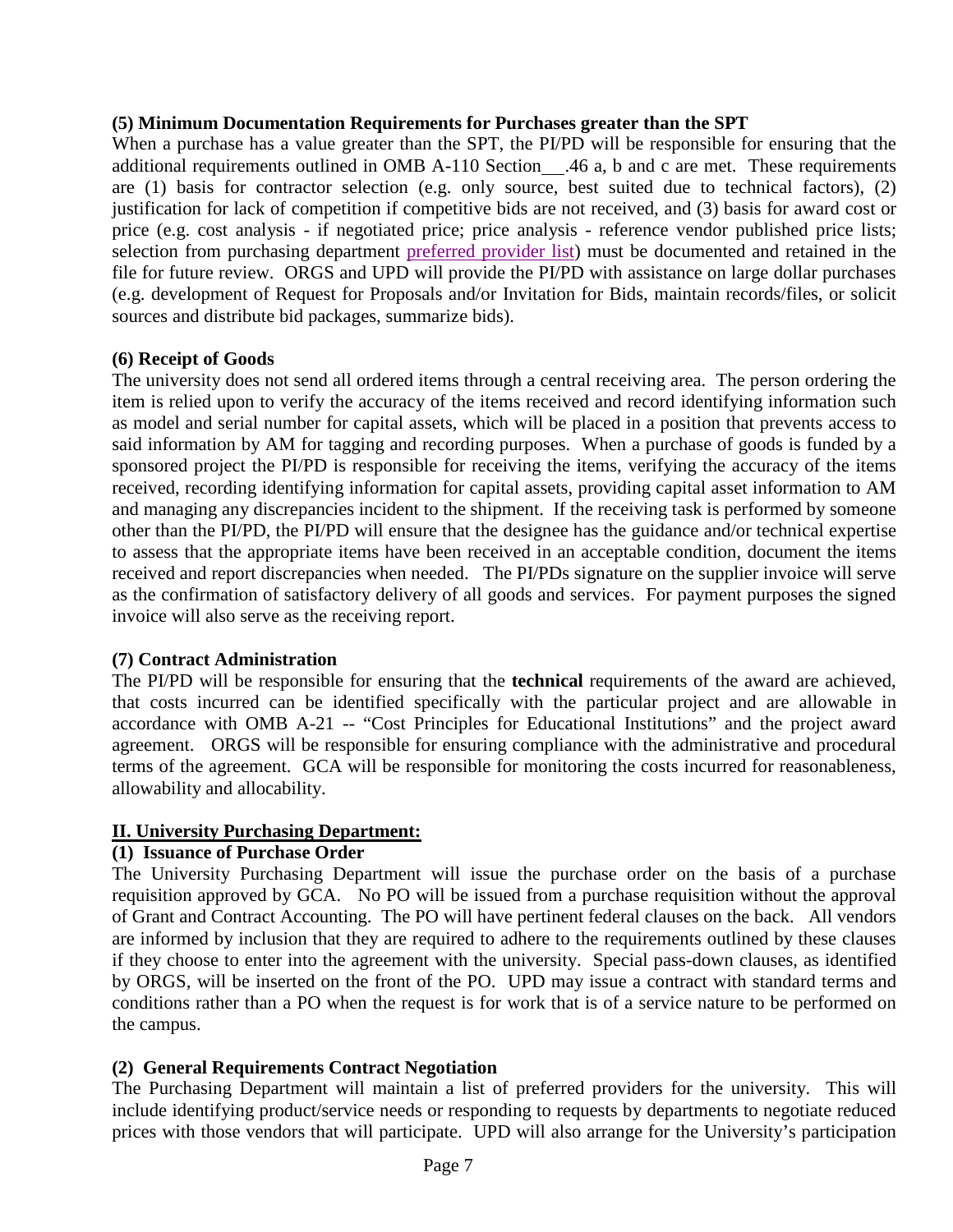with buying consortiums and provide listings including website links and other contact information. This will prevent the PI/PD from having to search for sources of supply, provide discounted prices and serve as the price analysis for purchases made from referenced vendors. Access to information on negotiated, preferred vendors will be made available for procurement decisions. Upon the request of the PI/PD, UPD will assist by managing the competition of an order (RFP or RFQ as appropriate).

#### **(3) SB/SDB Program**

The UPD will assume full responsibility for the SB/SDB database, certification of applicants as SB/SDB, completion of SB/SDB subcontracting plan for major procurement projects, and providing the PI/PD with an up-to-date listing of SB/SDBs and certified vendors.

#### **(4) Check for Debarred or Suspended Vendors**

The UPD will check vendors against the list of debarred and suspended (excluded) parties (EPLS) for purchases of \$30,000 or more from a new vendor and periodically (at least annually) for continuing vendors.

#### **(5) Review Vendor Terms and Conditions**

Review vendor terms and conditions (t&c), if any, and address inconsistencies with University requirements. This may include removing vendor t&c, replacing them with the standard University t&c, negotiating modification of the vendor's t&c or clarification of items of concern.

#### **III. Legal Affairs:**

#### **(1) Contract Legal Review**

The legal affairs office is required to review all agreement boilerplates, actual non-standard contracts and leases for terms and conditions, legal accuracy and correctness. The Office of Legal Affairs will rely on the Office of Research Administration to provide all required pass-down clauses, FARs, and any other clauses required by the terms of the contract or grant, OMB Circular A-110 or other related regulations.

#### **IV. Office of Research and Graduate Studies:**

#### **(1) Award Abstract (e.g. Grants and Contracts)**

ORGS will prepare an abstract of the award outlining the pertinent compliance issues (e.g. passdown clauses, subrecipients, procurements, SB/SDB etc.) and provide to GCA prior to the authorization of expenses (at the time of preaward approval or with Form III approval). All major requirements affecting the PI/PDs ability to purchase the items required to complete the project should be communicated to the PI/PD, GCA and the UPD.

#### **(2) Subagreement Negotiation**

The negotiation of all subagreements will be the responsibility of ORGS. It must ensure that all passdown responsibilities are communicated; all agreement clauses are included in the document (e.g. administrative, legal and contractual remedies for breach of contract, unforeseen conditions and default etc.). Subagreements will take the form of subrecipient agreements, subgrants, subcontracts or personal service agreements for consultants.

#### **(3) Contract Administration (OMB A-110 Section .47)**

(a) ORGS will retain a master file of each sponsored project which will contain the original proposal, accepted proposal, award, budget, Form II approval, Form III project initiation, all related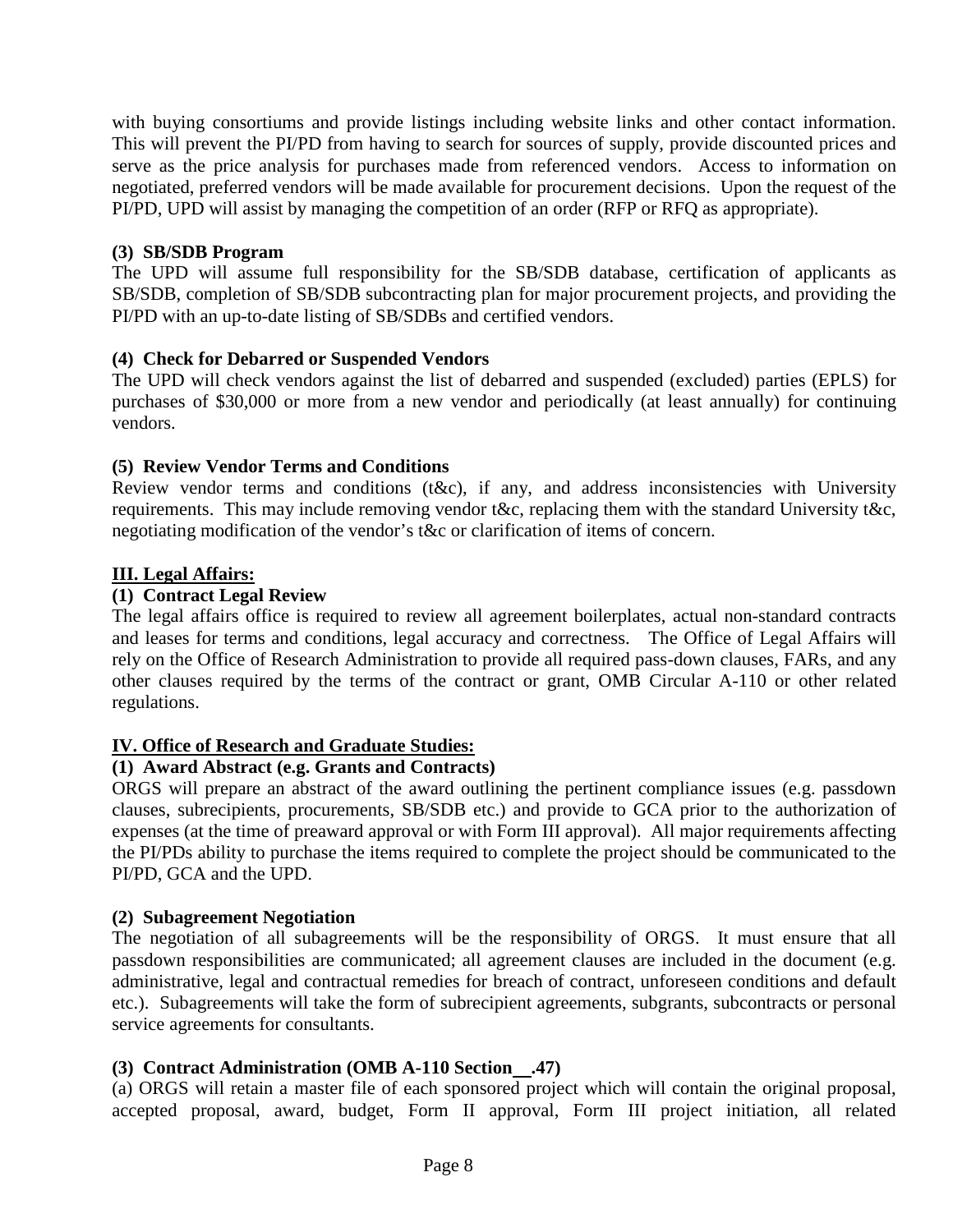subagreements (subrecipient, consultants, subgrant, subcontracts), all subrecipient compliance material, all correspondence regarding the project with the sponsoring agency and subcontractors.

(b) ORGS will take affirmative steps to ensure that all subcontractors, subrecipients and subgrantees comply with the terms and conditions outlined in the award document. ORGS will rely upon the PI/PD to ensure technical compliance. ORGS will take primary responsibility for administrative and procedural compliance. GCA will monitor costs for compliance with the financial requirements (e.g. reasonableness, allowability and allocability).

#### **(4) Project Purchases greater than \$150,000**

(a) Passdown all additional requirements (e.g. legal compliance, small business and small disadvantaged business plan, FARs and special agency requirements etc.)

(b) Aid PI/PD in the performance of the cost analysis and retain results in project master file.

#### **V. Grant and Contract Accounting:**

#### **(1) Retention of Disbursement Files**

The disbursement file maintained by GCA is the focal point of the external audit. Consequently, this file contains many of the items related to the procurement of project requirements. The file contents, whether in electronic or paper form, include:

(1) the completed purchase requisitions (including justification pages)

- (2) vendor quotations
- (3) purchase orders

(4) greater than the SPT - justification of price/cost, sole source awards and vendor selection.

(5) invoices (also serving as receiving reports after the PI/PD signature) from vendors, subrecipients, subcontractors, consultants and subgrantees.

#### **(2) Review of Purchase Requisition for Completeness**

GCA will review the purchase requisition for the completion of all questions on the justification page of the purchase request prior to release to the purchasing department for processing of the purchase order or, in the case of cash/procurement card purchases, release to accounts payable for reimbursement or processing a journal entry for reallocation.

#### **(3) Large Dollar Purchases Files**

GCA will maintain the permanent files for large dollar purchases made on POs. ORGS will maintain the permanent files for other items (e.g. Invitation for Bids, Request for Proposals, bid packages, subrecipient cost analysis).

#### **PROCUREMENT PROCESS STEPS**

The following steps are provided as a guide through a routine procurement of goods and do not include steps that may be necessary for special circumstances.

- 1. PI identifies the need for goods (supplies, equipment, etc.).
- 2. PI ensures that funds are available within the budget, whether fully funded by the agency/sponsor or cost shared by SMU, and the type of cost is allowable under the terms of the award agreement.
- 3. PI obtains agency prior approval, if required for purchase, through ORGS.
- 4. PI performs the screening and vendor selection processes as outlined above.
- 5. PI initiates the purchase requisition (see detailed instructions on page 11) including, as required: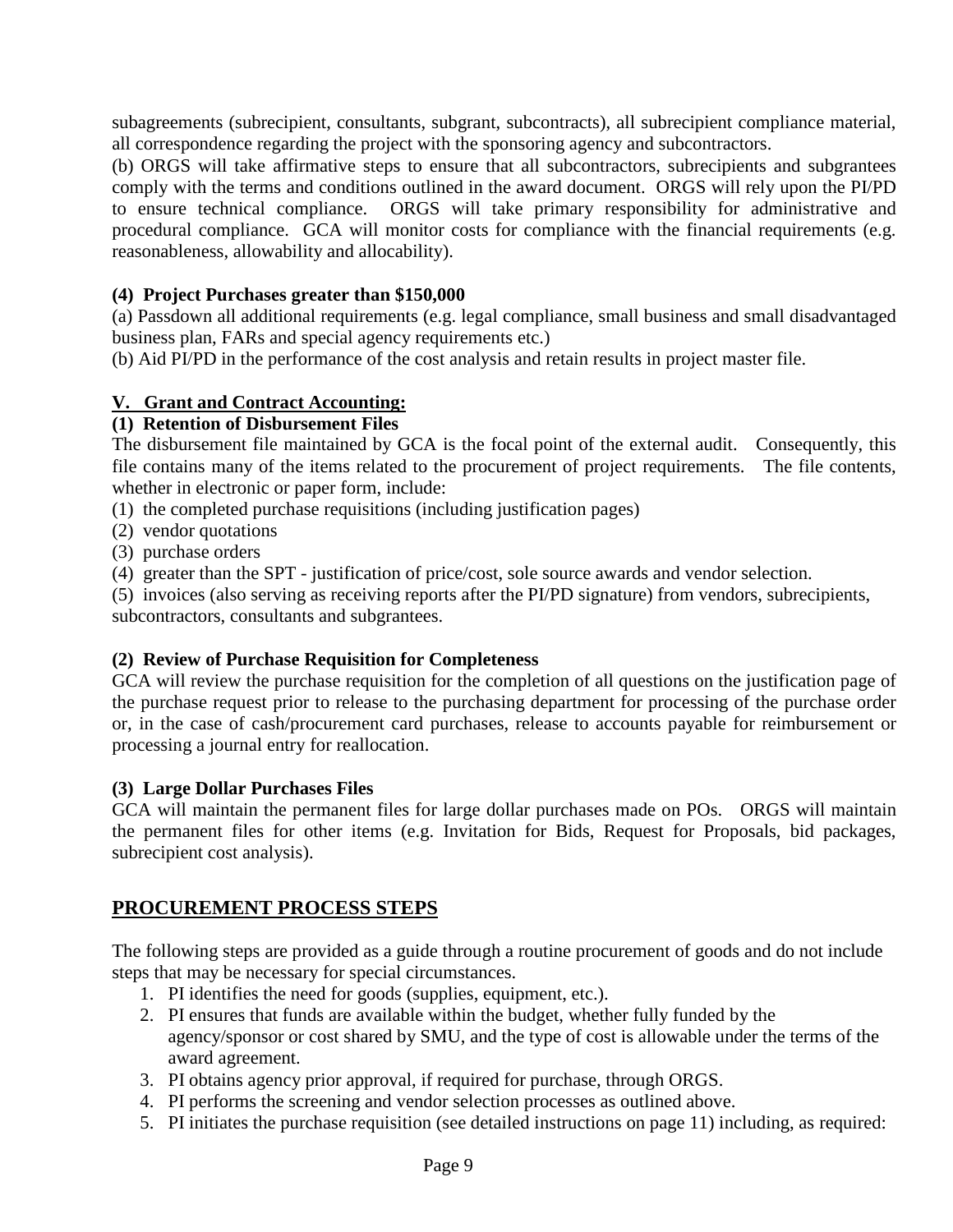- o Completion of Justification page.
- o Completion of Capital Asset section when capital assets or components are included.
- o Attaching documentation in support of vendor selection, as appropriate.
- 6. PI routes requisition to GCA for approval. This may be accomplished by mailing or delivering the completed and signed paper requisition or through the electronic requisition process, as appropriate under the eProcurement Procedure.
- 7. GCA reviews for budget availability and allowability, requisition contents and attachments. If the requisition is not properly completed and actions are not documented, GCA will return the requisition to the PI. If the budget is classified as restricted and is not adequate to support the purchase or the item being requisitioned is equipment that is not included in the equipment list approved by the agency, GCA will contact ORGS and the PI for a budget revision and/or agency approval.
- 8. GCA approves requisition and forwards to Purchasing for further review and generation of purchase order. If the item being purchased is capital equipment, a copy of the requisition is provided to AM to prepare for recording.
- 9. Purchasing reviews the requisition and attachments for compliance, checks the vendor for suspension or debarment when applicable, issues purchase order to vendor and provides copy to GCA.
- 10. Vendor supplies goods or services to PI or off-site location, if so indicated on the order.
- 11. PI receives property, inspects it for condition and quantity and, if capital equipment, records identifying information such as serial number, when not included on the packing slip. PI retains copies of shipping documents.
- 12. PI approves vendor invoice. This approval not only authorizes use of project funds for the payment, but also serves as acknowledgement that the goods were received and in good condition.
- 13. PI completes Accounts Payable (AP) Payment Request form and attaches invoice. If the purchase is capital equipment, PI attaches copy of packing slip or other form documenting identifying information such as model number, serial number, etc. and forwards to GCA.
- 14. GCA reviews for appropriate completion, follows-up with PI when required, rejects or approves as applicable.
- 15. GCA forwards original payment request with vendor invoice to AP. GCA retains copies as matched with Purchase Order/Requisition for project file. For capital equipment, GCA provides a copy of the documents to AM.
- 16. AP processes the payment request against the purchase order and pays the vendor.
- 17. AM enters capital asset item(s) into the Asset Management System and ensures that appropriate tags are affixed to the item(s).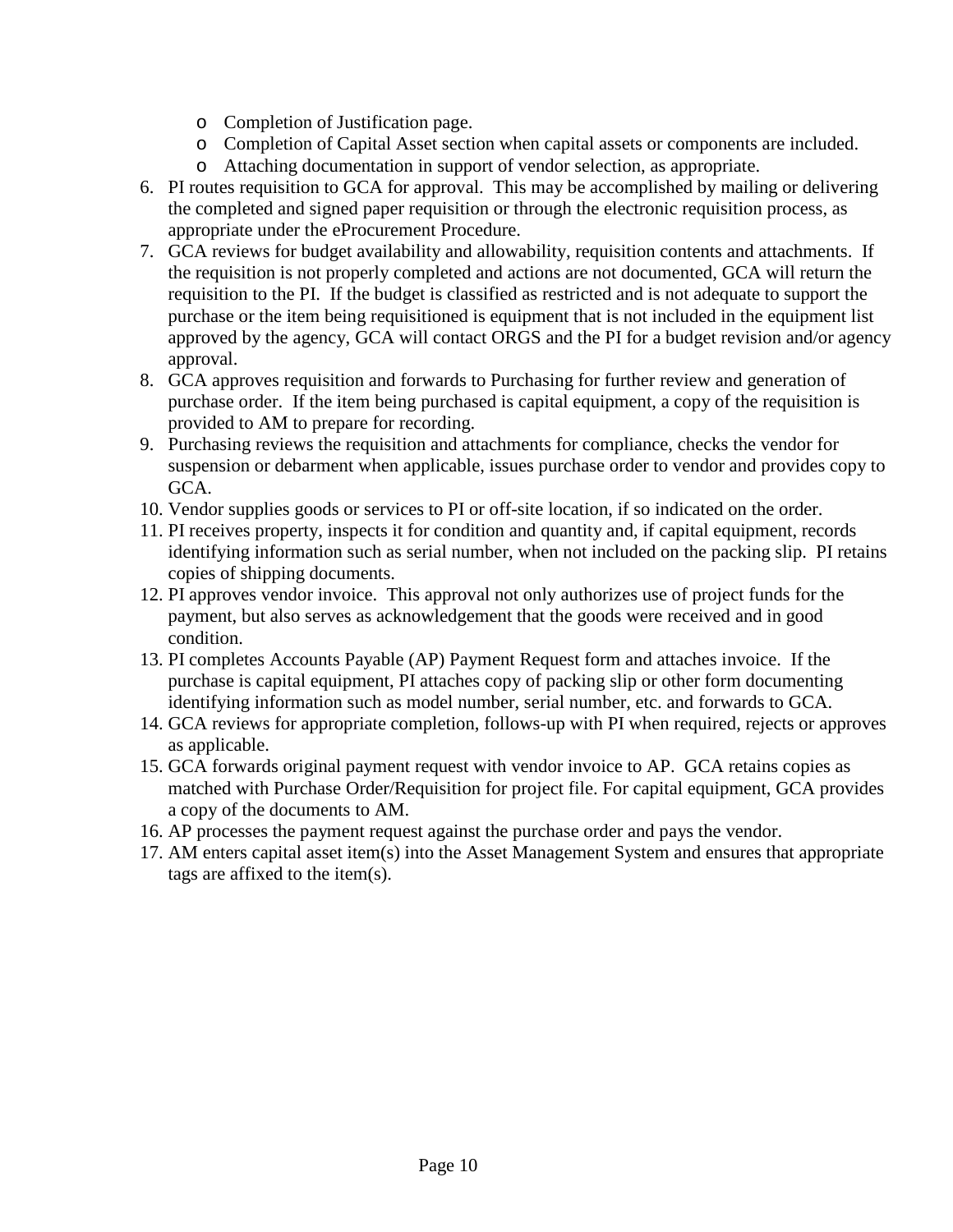# **The Purchase Requisition**

**The Purchase Requisition form is available on-line in pdf with four pages or on-line in Excel with four tabs. This guidance refers to the Excel format but also applies to the pdf by substituting the word 'page' for 'tab'. The first tab is the requisition, the second tab is available as a continuation of the order as needed, the third tab is the justification page, and the fourth tab contains definitions of some terms used on the form. To access a fillable requisition form in Excel please click here: [Go to Requisition Form -](http://www.smu.edu/~/media/Site/BusinessFinance/Controllers/Purchasing/Grant_Pur_Req_Form_XLS.ashx?la=en) click here**

**Tab 1 of the file is the first page of the requisition**. If the purchase is a Capital Asset (unit price \$5,000 or more), fill in the Capital Asset section of this page. Location is the building and room where the item will be housed. If the item is a component of another Capital Asset, enter the description and/or asset tag number of the item to which it belongs. Custodian/Responsible Party is normally the PI/PD.

Asset Management will use the combination of Custodian, Department and Location for tagging and recording purposes.

Sponsor Name is the name of the agency that provided the funds and Sponsor Award # is the award number on the grant or contract document.

**Tab 2 is a continuation page.** More than one may be filled out, if necessary to complete the order. It is not necessary to include this page if it is not filled out.

**Tab 3 (Justification) is required for all procurements funded by Sponsored Projects (Grants or Contracts)**. See detailed instructions that follow.

**Tab 4 is a list of definitions of some of the terms used on the requisition and justification.** It is not necessary to include this page with the completed requisition.

If you anticipate making several purchases, you may fill in the basic, recurring information and save the requisition for future use.

# **TAB 3 OF THE PURCHASE REQUISITION:**

The justification page of the purchase requisition (tab 3) will provide the PI/PD a guide on procurement matters using a series of questions. There are additional steps required if the value of the item exceeds the SPT, currently \$150,000.

The questions are divided into four sections: (1 and 2) general and items less than \$150,000, (3) items greater than \$150,000 and (4) items which may require sponsor agency approval.

# **WHAT THE QUESTIONS ON TAB 3 OF THE PURCHASE REQUISITION MEAN**

#### **Section 1) General**

**Question 1** addresses the OMB A-110 Procurement Standards Section .42 requirement that the University have a policy on conflict of interest. PI/PDs should familiarize themselves with this policy and conduct themselves accordingly. The acceptance of the responsibilities outlined here places them in the category of employees with administrative responsibilities and thereby binds them to compliance.